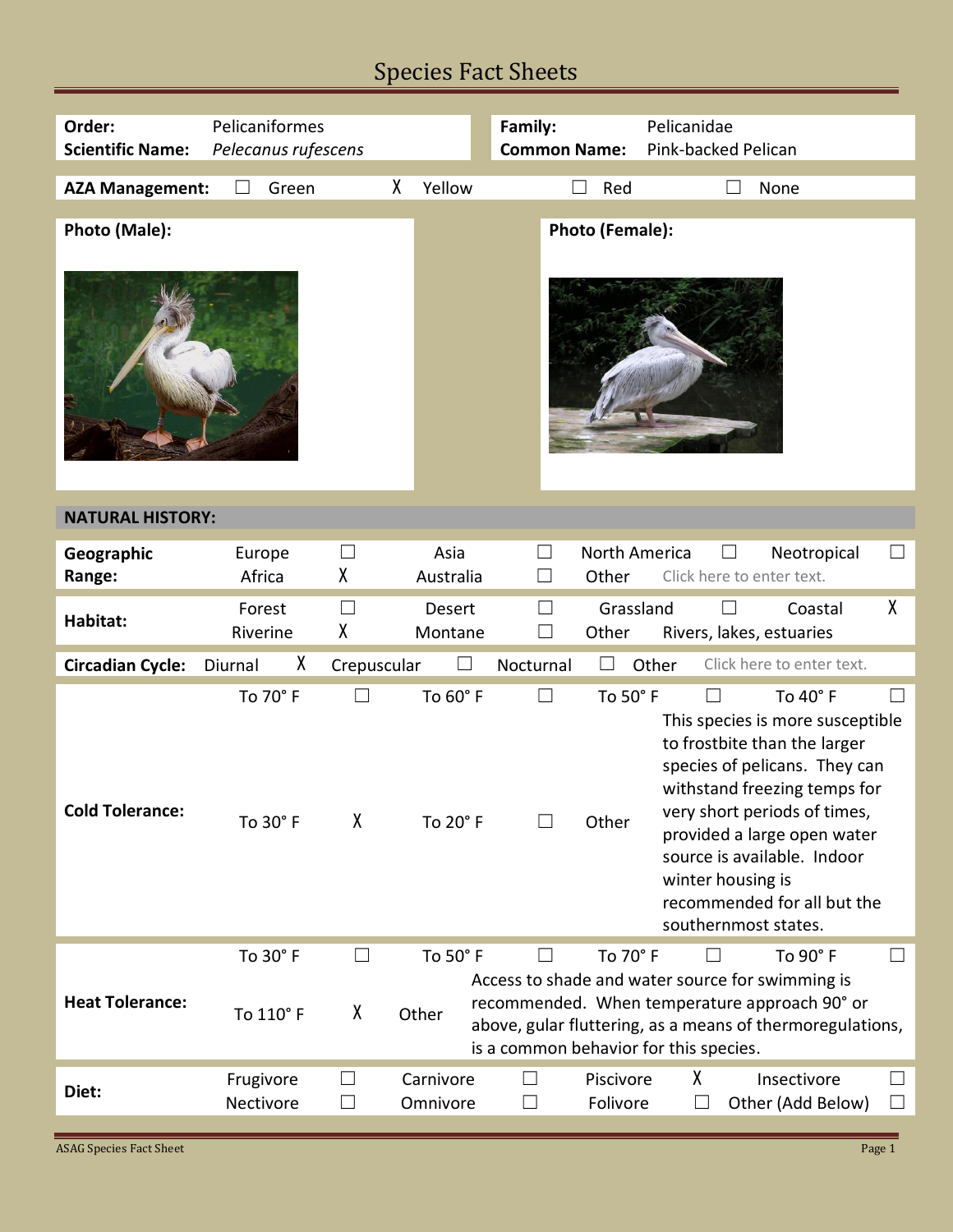## **Captive Dietary Needs:**

Feed whole, previously frozen fish supplemented with vitamin E/Thiamine paste (1 gram – 100 IU/50 MG). Given the perishable nature of fish, appropriate fish-handling techniques are crucial to maintain the nutritive quality of the food. Feeding more than one species of fish is recommended. Not only does this add to the nutritional diversity of their diet, it is also beneficial when there is fluctuations in fish availability. When preferred fish are not available Pink-backs can be reluctant to accept unfamiliar food items. In open air exhibits fish should be hand tossed to individual birds. This will greatly reduce the loss of diet to native wildlife and ensures each pelican receives its allotted dose of supplemental vitamins. Feedings should take place 2-3 times a day. Increase to 4 times per day when nesting. Pelicans share nesting duties and the additional feeding ensure both parents have ample opportunity to eat. The birds should be hand fed until they become satiated and disinterested in the hand feeding process Here is a sample diet: Smelt –Lake 540 g, Trout 4" 300 g, Finger Mullet 150 g, Vitamin E/Thiamin Paste (100 IU/50 mg) 1 g inserted in whole fish.

| Life Expectancy in the Wild:                        | Males:                                                                            |           | Unknown: 40 + years      | Females: | Unknown; 40 +years                                                                                                                                                                                                                                                                                                                                                                                                                                                                                                                                                                                                                                                                                                                                                                                                                                                                                           |
|-----------------------------------------------------|-----------------------------------------------------------------------------------|-----------|--------------------------|----------|--------------------------------------------------------------------------------------------------------------------------------------------------------------------------------------------------------------------------------------------------------------------------------------------------------------------------------------------------------------------------------------------------------------------------------------------------------------------------------------------------------------------------------------------------------------------------------------------------------------------------------------------------------------------------------------------------------------------------------------------------------------------------------------------------------------------------------------------------------------------------------------------------------------|
| <b>Life Expectancy in Captivity:</b>                | Males:                                                                            |           | Unknown: 40 + years      | Females: | Unknown; 40 +years                                                                                                                                                                                                                                                                                                                                                                                                                                                                                                                                                                                                                                                                                                                                                                                                                                                                                           |
|                                                     |                                                                                   |           |                          |          |                                                                                                                                                                                                                                                                                                                                                                                                                                                                                                                                                                                                                                                                                                                                                                                                                                                                                                              |
| <b>BREEDING INFORMATION:</b>                        |                                                                                   |           |                          |          |                                                                                                                                                                                                                                                                                                                                                                                                                                                                                                                                                                                                                                                                                                                                                                                                                                                                                                              |
| <b>Age at Sexual Maturity:</b>                      | Males:                                                                            | 3-4 years |                          | Females: | 3-4 years                                                                                                                                                                                                                                                                                                                                                                                                                                                                                                                                                                                                                                                                                                                                                                                                                                                                                                    |
| <b>Courtship Displays:</b>                          | pair bond.                                                                        |           |                          |          | Courtship involves pointing it bill upward and bill clapping. Cooperative nest<br>building is also an important courtship activity, strengthening the temporary                                                                                                                                                                                                                                                                                                                                                                                                                                                                                                                                                                                                                                                                                                                                              |
|                                                     |                                                                                   |           |                          |          |                                                                                                                                                                                                                                                                                                                                                                                                                                                                                                                                                                                                                                                                                                                                                                                                                                                                                                              |
| <b>Nest Site Description:</b>                       |                                                                                   |           |                          |          | This colonial nesting species prefers to nest in treetops along waterfronts,<br>also sandy islands, mangroves and even close to civilization; trees may be<br>killed by repeated nesting. In captivity they will readily nest on the ground,<br>preferring open areas near their pool. A crisscross of logs or other artificial<br>structure can be provided as a foundation for building their nest upon. At<br>the first sign of courtship behaviors nesting material in the form of sticks<br>should be provided. Remnant hoof stock browse, cut down to lengths under<br>2', works well for this. At minimum, provide each breeding pair a 20 gallon<br>bin full of nesting material. Inadequate amounts of nesting material will<br>result in poorly built nest and resource aggression resulting from the theft of<br>nesting material. Ultimately, this will result in a high level of egg mortality. |
| <b>Clutch Size, Egg Description:</b>                | 2-3 eggs, 3 is typical. Oblong and chalky white.                                  |           |                          |          |                                                                                                                                                                                                                                                                                                                                                                                                                                                                                                                                                                                                                                                                                                                                                                                                                                                                                                              |
|                                                     |                                                                                   |           |                          |          |                                                                                                                                                                                                                                                                                                                                                                                                                                                                                                                                                                                                                                                                                                                                                                                                                                                                                                              |
| <b>Incubation Period:</b><br>31-34 days, 32 typical |                                                                                   |           | <b>Fledgling Period:</b> |          | 70-85 days. In captivity<br>chicks typically enter their<br>pool at 55 days old.                                                                                                                                                                                                                                                                                                                                                                                                                                                                                                                                                                                                                                                                                                                                                                                                                             |
|                                                     |                                                                                   |           |                          |          |                                                                                                                                                                                                                                                                                                                                                                                                                                                                                                                                                                                                                                                                                                                                                                                                                                                                                                              |
| <b>Parental Care:</b>                               | Both males and female's share nest building, incubation and chick rearing duties. |           |                          |          |                                                                                                                                                                                                                                                                                                                                                                                                                                                                                                                                                                                                                                                                                                                                                                                                                                                                                                              |